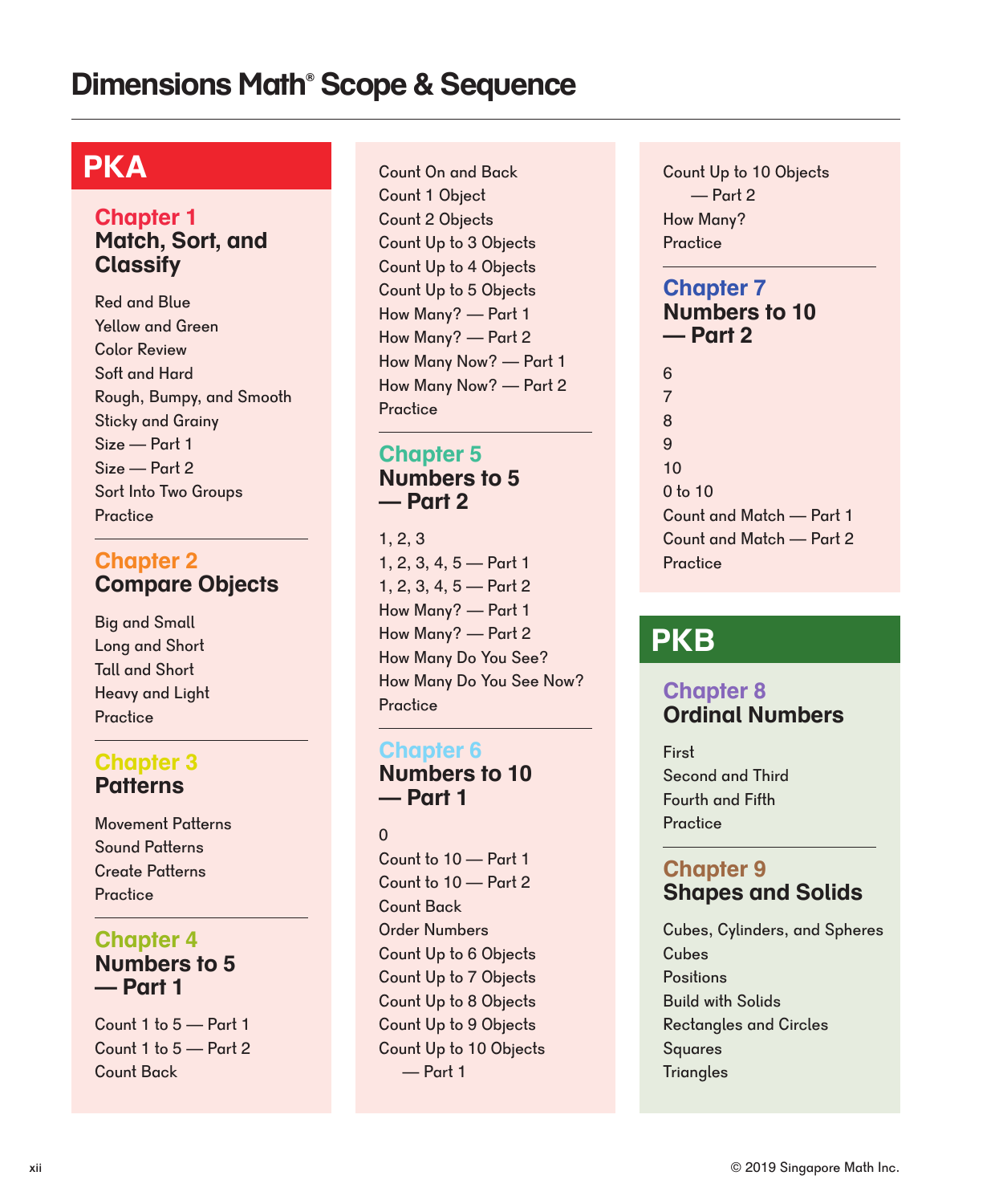**Practice** Squares, Circles, Rectangles, and Triangles — Part 1 Squares, Circles, Rectangles, and Triangles — Part 2

#### **Chapter 10 Compare Sets**

More or Fewer? **Practice** Which Set Has Fewer? Which Set Has More? Match Objects

#### **Chapter 11 Compose and Decompose**

Altogether — Part 2 Show Me What's the Other Part? — Part 1 What's the Other Part? — Part 2 **Practice** Altogether — Part 1

#### **Chapter 12 Explore Addition**

# **and Subtraction**

Add to 5 — Part 2 Subtract Within 5 — Part 1 Add to 5 — Part 1 Two Parts Make a Whole How Many in All? Subtract Within 5 — Part 2 How Many Are Left?

#### **Practice**

#### **Chapter 13 Cumulative Review**

**Review 2** Big and Small **Review 3** Heavy and Ligh t **Review 4** Count to 5 **Review 5** Count 5 Objects **Review 1** Match and Color **Review 6** 0 **Review 7** Count Beads **Looking Ahead 7** Reading and Math **Looking Ahead 6** Getting Ready to Write Numerals **Review 8** Patterns **Review 9** Length **Review 10** How Many? **Review 11** Ordinal Numbers **Review 13** Which Set Has More? **Looking Ahead 1** Sequencing — Part 1 **Review 16** Subtraction **Review 15** Put Together **Looking Ahead 5 Subtraction Looking Ahead 4** Addition **Looking Ahead 3 Categorizing Review 12** Solids and **Shapes Review 14** Which Set Has Fewer? **Looking Ahead 2** Sequencing — Part 2

# **KA**

#### **Chapter 1 Match, Sort, and Classify**

Same and Similar Look for One That Is Different How Does it Feel? Match the Things That Go Together Left and Right Sort **Practice** 

#### **Numbers to 5 Chapter 2**

Count Things Up to 5 Recognize the Numbers 1 to 3 Recognize the Numbers 4 and 5 Count to 5 Count and Match Write the Numbers 1 and 2 Write the Number 3 Write the Number 4 Trace and Write 1 to 5 Zero Picture Graphs **Practice** 

#### **Chapter 3 Numbers to 10**

Count Up to 7 Things Count Up to 9 Things Count Up to 10 Things — Part 1 Count 1 to 10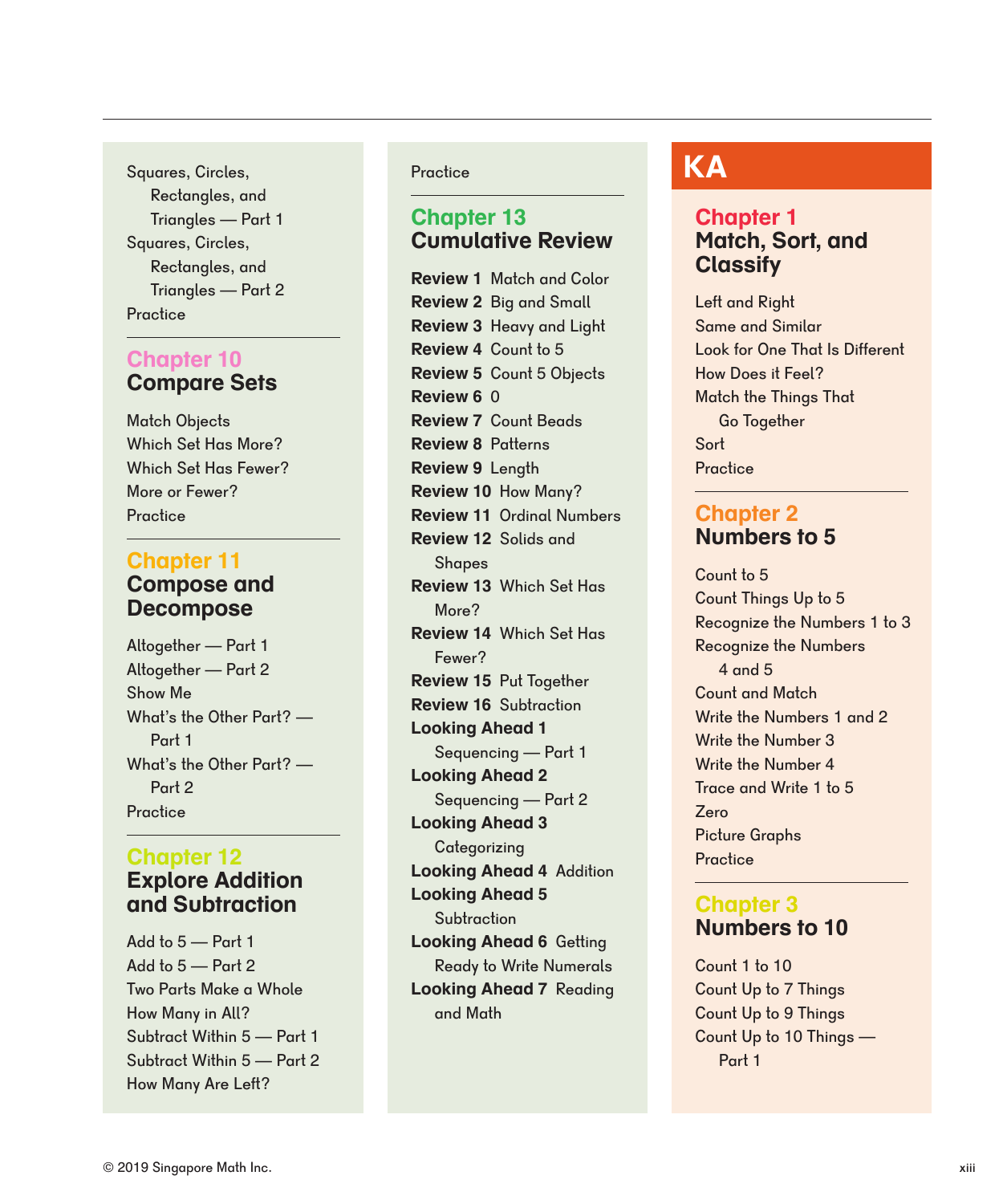Recognize the Numbers 6 to 10 Count Up to 10 Things — Part 2 Write the Numbers 6 and 7 Write the Numbers 6 to 10 Count and Write the Numbers 1 to 10 Ordinal Positions **Practice** One More Than Write the Numbers 8, 9, and 10 **Chapter 6**

### **Chapter 4 Shapes and Solids**

Solid Shapes Closed Shapes **Rectangles** Squares Curved or Flat Circles and Triangles Where is It? **Hexagons** Sizes and Shapes Combine Shapes Graphs **Practice** 

#### **Chapter 5 Compare Height, Length, Weight, and Capacity**

Weight — Part 1 Comparing Length Comparing Height Height and Length — Part 1 Height and Length — Part 2

Weight — Part 2 Weight — Part 3 Capacity — Part 1 Capacity — Part 2 **Practice** 

# **Comparing Numbers Within 10**

More and Fewer More and Less Practice — Part 1 Practice — Part 2 Same and More

# **KB**

#### **Chapter 7 Numbers to 20**

Ten and Some More Count Ten and Some More Two Ways to Count Numbers 16 to 20 Number Words 0 to 10 Number Words 11 to 15 Number Words 16 to 20 Number Order 1 More Than or Less Than Practice — Part 1 Practice — Part 2

### **Number Bonds Chapter 8**

Putting Numbers Together — Part 1

Parts Making a Whole Look for a Part Number Bonds for 2, 3, and 4 Number Bonds for 5 Number Bonds for 6 Number Bonds for 7 Number Bonds for 8 Number Bonds for 9 Number Bonds for 10 Practice — Part 1 Practice — Part 2 Practice — Part 3 Putting Numbers Together — Part 2

#### **Chapter 9 Addition**

Introduction to Addition — Part 1 Introduction to Addition — Part 2 Introduction to Addition — Part 3 **Addition** Count On — Part 1 Count On — Part 2 Add Up to 3 and 4 Add Up to 5 and 6 Add Up to 7 and 8 Add Up to 9 and 10 Addition Practice **Practice** 

### **Chapter 10 Subtraction**

Take Away to Subtract — Part 1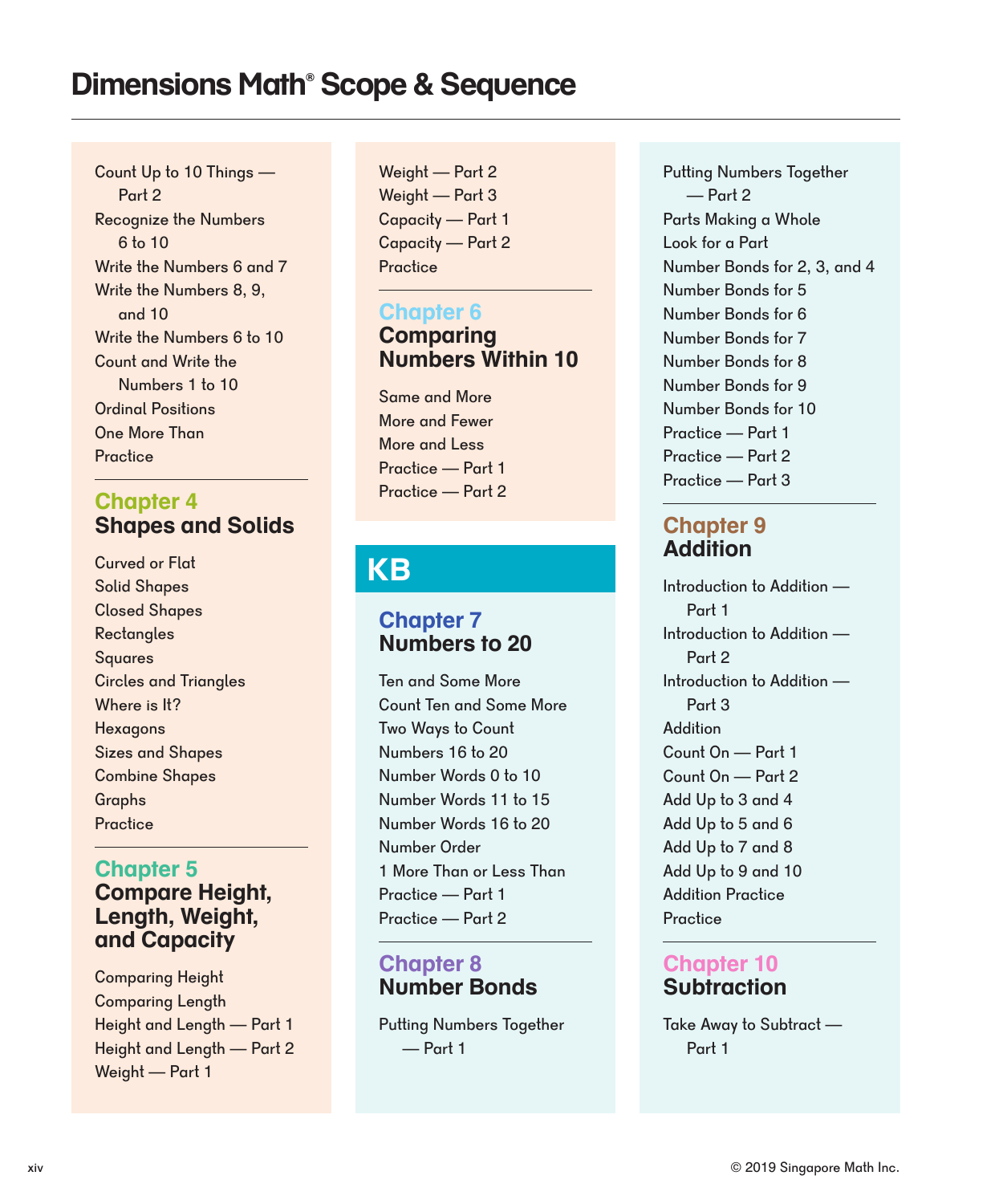Take Away to Subtract — Part 3 Take Apart to Subtract — Part 1 Take Apart to Subtract — Part 2 Count Back Subtract Within 5 Subtract Within 10 — Part 1 Subtract Within 10 — Part 2 **Practice** Take Away to Subtract — Part 2

#### **Addition and Subtraction Chapter 11**

Add and Subtract Practice Addition and **Subtraction** Part-Whole Addition and **Subtraction** Add to or Take Away Put Together or Take Apart **Practice** 

#### **Chapter 12 Numbers to 100**

Count by Tens — Part 1 Count by Tens — Part 2 Numbers to 30 Numbers to 40 Numbers to 50 Numbers to 80 Numbers to 100 — Part 1 Numbers to 100 — Part 2 Count by Fives — Part 1 Count by Fives — Part 2

#### **Practice**

#### **Chapter 13 Time**

Day and Night Learning About the Clock Telling Time to the Hour — Part 1 Telling Time to the Hour — Part 2 **Practice** 

#### **Money Chapter 14**

Coins Pennies Nickels Dimes **Quarters Practice** 

# **1A**

### **Chapter 1 Numbers to 10**

The Number 0 Order Numbers Compare Numbers Numbers to 10 **Practice** 

#### **Chapter 2 Number Bonds**

Make 8 Make 6 Make 7 Make 9 Make 10 — Part 1 Make 10 — Part 2 **Practice** 

### **Chapter 3 Addition**

Addition as Adding More Addition with 0 Addition with Number Bonds Addition by Counting On Addition as Putting Together Make Addition Stories Addition Facts **Practice** 

### **Chapter 4 Subtraction**

Subtraction as Taking Apart Subtraction by Counting Back Subtraction with 0 Make Subtraction Stories Subtraction as Taking Away Subtraction with Number Bonds Addition and Subtraction Make Addition and Subtraction Story Problems Subtraction Facts **Practice Review 1**

### **Chapter 5 Numbers to 20**

Numbers to 20 Add or Subtract Tens or Ones Order Numbers to 20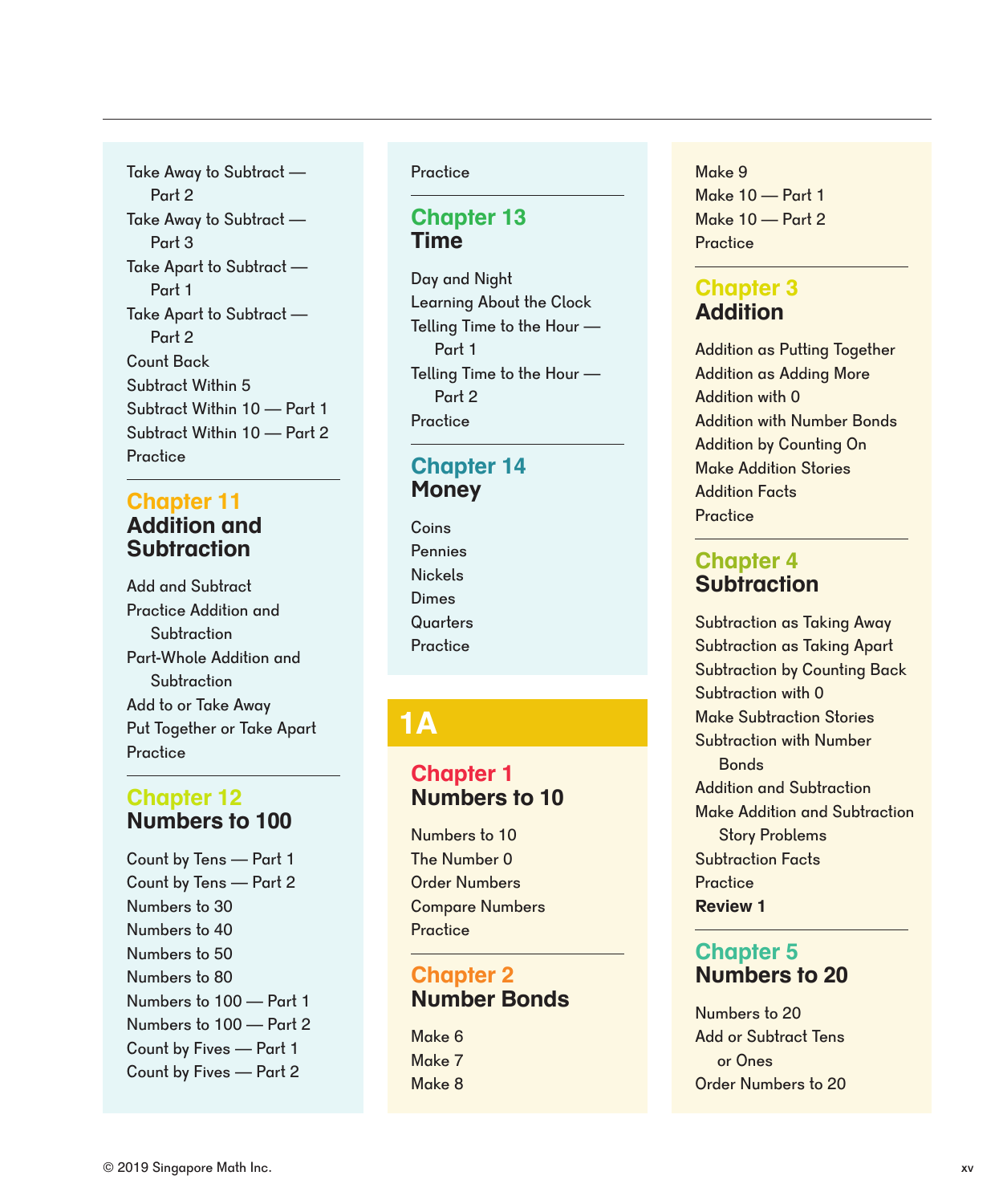**Practice Subtraction Addition** Compare Numbers to 20

### **Chapter 6 Addition to 20**

Add by Making 10 — Part 2 Add by Making 10 — Part 3 Addition Facts to 20 Add by Making 10 — Part 1 **Practice** 

#### **Chapter 7 Subtraction Within 20**

Subtract the Ones First Word Problems Subtract from 10 — Part 1 Subtraction Facts Within 20 Subtract from 10 — Part 2 **Practice** 

### **Chapter 8 Shapes**

Grouping Shapes Making Shapes Solid and Flat Shapes **Practice** 

#### **Chapter 9 Ordinal Numbers**

Word Problems Naming Positions **Practice Review 2**

# **1B**

#### **Chapter 10 Length**

Comparing Lengths Indirectly Comparing Lengths with Units Comparing Lengths Directly **Practice** 

#### **Chapter 11 Comparing**

Making Comparison Subtraction Stories Picture Graphs Subtraction as Comparison **Practice** 

#### **Chapter 12 Numbers to 40**

Tens and Ones Counting by Tens and Ones Comparing Numbers to 40 **Practice** 

#### **Chapter 13 Addition and Subtraction Within 40**

Add Ones Subtract Ones Make the Next Ten Use Addition Facts Subtract from Tens Use Subtraction Facts Add Three Numbers **Practice** 

#### **Chapter 14 Grouping and Sharing**

Sharing Grouping Adding Equal Groups **Practice** 

#### **Chapter 15 Fractions**

Fourths **Halves Practice Review 3**

#### **Chapter 16 Numbers to 100**

Count by Ones or Tens Compare Numbers to 100 Numbers to 100 Tens and Ones **Practice** 

#### **Chapter 17 Addition and Subtraction Within 100**

Add Tens Add Ones — Part 2 Add Ones — Part 1 Add Tens and Ones — Part 2 Subtract Ones — Part 1 Subtract from Tens Subtract Ones — Part 2 Add Tens and Ones — Part 1 Subtract Tens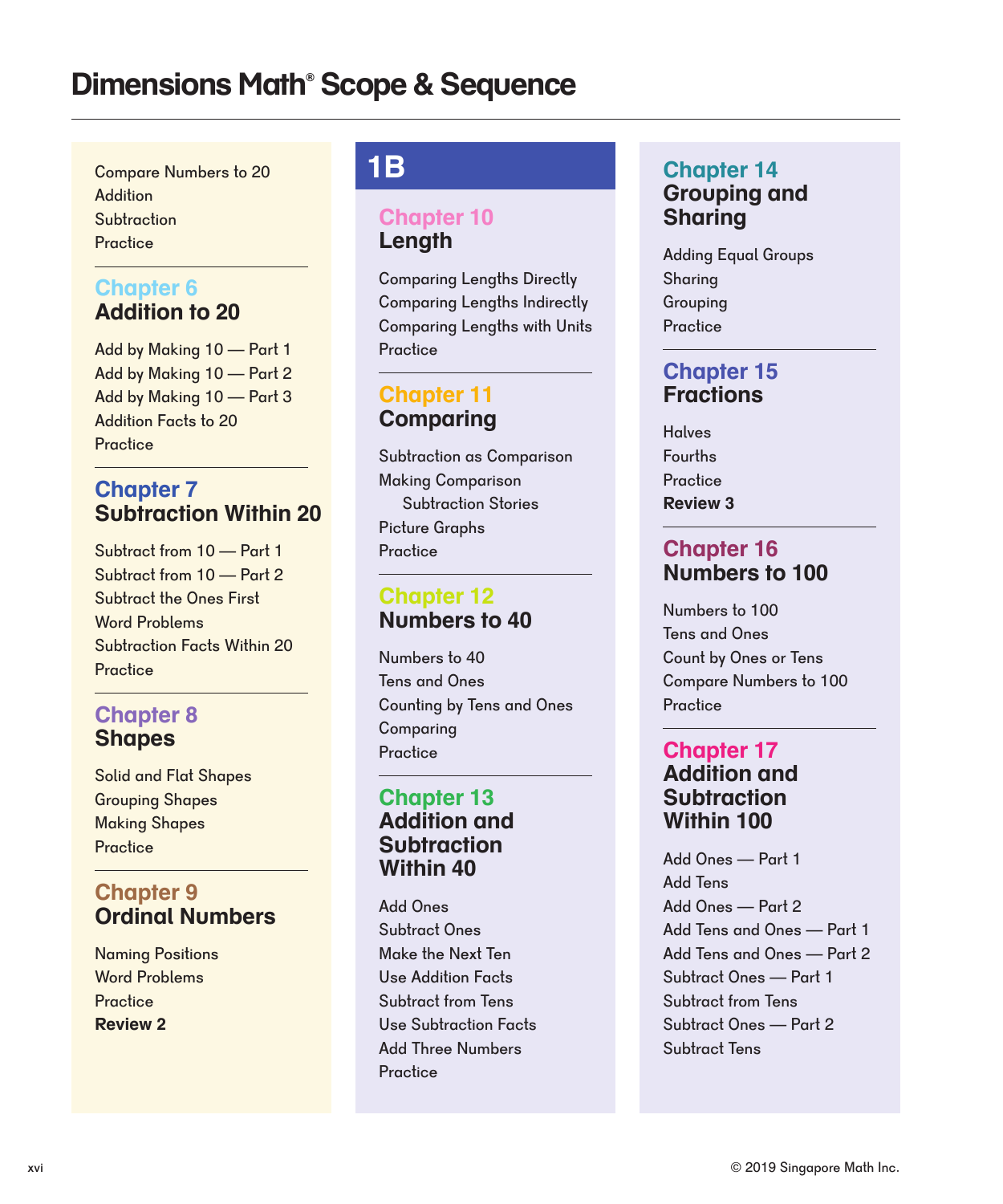Subtract Tens and Ones — Part 2 **Practice** Subtract Tens and Ones — Part 1

#### **Chapter 18 Time**

Telling Time to the Half Hour Telling Time to the 5 Minutes Telling Time to the Hour **Practice** 

## **Chapter 19 Money**

Counting Money Bills **Coins Practice Review 4** Shopping

# **2A**

### **Chapter 1 Numbers to 1,000**

Tens and Ones Counting by Tens or Ones Comparing Tens and Ones Hundreds, Tens, and Ones Place Value Counting by Hundreds, Tens, or Ones Comparing Hundreds, Tens, and Ones **Practice** 

#### **Chapter 2 Addition and Subtraction — Part 1**

**Practice** Strategies for Addition Strategies for Subtraction Parts and Whole Comparison

#### **Chapter 3 Addition and Subtraction — Part 2**

Subtraction with Regrouping from Tens Subtraction with Regrouping across Zeros Addition Without Regrouping Subtraction Without Regrouping Subtraction with Regrouping from Hundreds Addition with Regrouping Ones Practice C Addition with Regrouping Tens Subtraction with Regrouping from Two Places Addition with Regrouping Tens and Ones Practice B Practice A

#### **Chapter 4 Length**

Estimating Length in **Centimeters Centimeters** 

#### **Meters** Estimating Length in Meters Inches Using Rulers Feet **Practice**

### **Chapter 5 Weight**

Grams Kilograms Pounds **Practice Review 1**

### **Chapter 6 Multiplication and Division**

Multiplication — Part 1 Multiplication — Part 2 Practice A Division — Part 1 Division — Part 2 Multiplication and Division Practice B

# **Chapter 7**

#### **Multiplication and Division of 2, 5, and 10**

The Multiplication Table of 5 Multiplication Facts of 5 Practice A The Multiplication Table of 2 Multiplication Facts of 2 The Multiplication Table of 10 Practice B Dividing by 2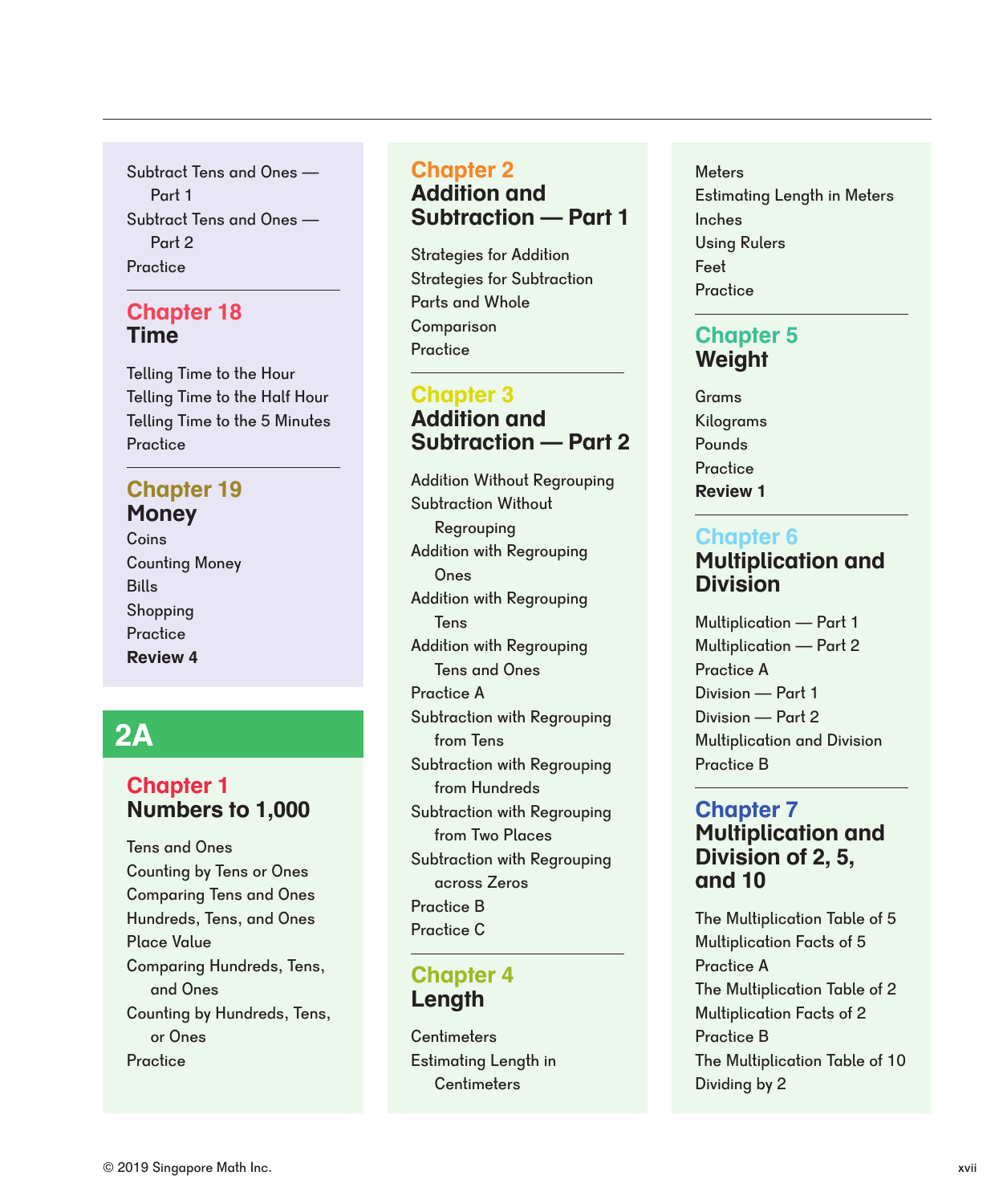Dividing by 5 and 10 Practice C Word Problems **Review 2**

# **2B**

#### **Chapter 8 Mental Calculation**

Practice B Adding Ones Mentally Adding Tens Mentally Making 100 Adding 97, 98, or 99 Practice A Subtracting Ones Mentally Subtracting Tens Mentally Subtracting 97, 98, or 99 Practice C

#### **Chapter 9 Multiplication and Division of 3 and 4**

The Multiplication Table of 3 Multiplication Facts of 3 Dividing by 3 Practice A Practice C Practice B Dividing by 4 The Multiplication Table of 4 Multiplication Facts of 4

#### **Chapter 10 Money**

Making \$1 Dollars and Cents Making Change Practice A Adding Money Subtracting Money Practice B Comparing Money

#### **Chapter 11 Fractions**

Halves and Fourths Writing Unit Fractions **Review 3** Writing Fractions Fractions that Make 1 Whole Comparing and Ordering **Fractions Practice** 

#### **Chapter 12 Time**

Telling Time Time Intervals A.M. and P.M. **Practice** 

#### **Chapter 13 Capacity**

Comparing Capacity Units of Capacity Practice

#### **Chapter 14 Graphs**

Picture Graphs Bar Graphs **Practice** 

### **Chapter 15 Shapes**

Straight and Curved Sides Polygons Semicircles and Quartercircles **Patterns** Solid Shapes **Practice Review 4 Review 5**

# **3A**

### **Chapter 1 Numbers to 10,000**

Numbers to 10,000 Place Value — Part 1 Place Value — Part 2 Comparing Numbers The Number Line Practice A Number Patterns Rounding to the Nearest Thousand Rounding to the Nearest Hundred Rounding to the Nearest Ten Practice B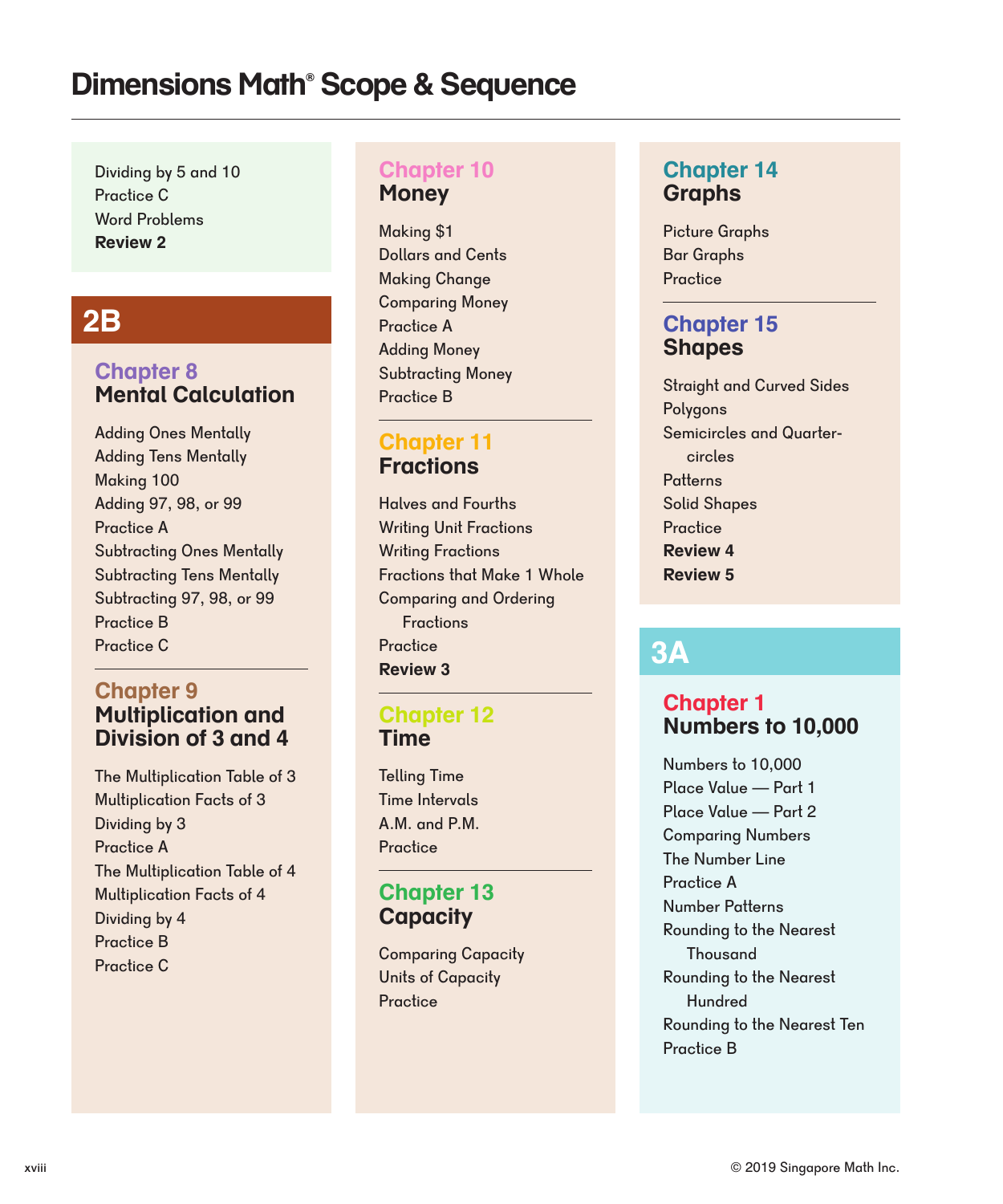#### **Chapter 2 Addition and Subtraction — Part 1**

Practice A Mental Addition — Part 1 Mental Addition — Part 2 Mental Subtraction — Part 1 Mental Subtraction — Part 2 Making 100 and 1,000 Strategies for Numbers Close to Hundreds Sum and Difference Word Problems — Part 1 Word Problems — Part 2 2-Step Word Problems Practice B

#### **Chapter 3 Addition and Subtraction — Part 2**

Subtraction with Regrouping — Part 1 Addition with Regrouping Subtraction with Regrouping — Part 2 Estimating Sums and Differences — Part 1 Estimating Sums and Differences — Part 2 Word Problems **Practice** 

#### **Chapter 4 Multiplication and Division**

Looking Back at Multiplication Strategies for Finding the **Product Practice** Looking Back at Division Word Problems — Part 1 Word Problems — Part 2 Division with Remainders Odd and Even Numbers 2-Step Word Problems Multiplying and Dividing with 0 and 1 **Review 1**

#### **Chapter 5 Multiplication**

Multiplication with Regrouping More Than Once Multiplying Ones, Tens, and **Hundreds** Multiplication with Regrouping Tens Multiplication Without Regrouping Multiplication with Regrouping Ones and **Tens** Practice A Multiplying a 3-Digit Number with Regrouping Once Practice B Multiplication with Regrouping Ones

## **Chapter 6 Division**

Practice A Dividing Tens and Hundreds Dividing a 2-Digit Number by  $2$  – Part 1 Dividing a 3-Digit Number by 2 Dividing a 3-Digit Number, Quotient is 2 Digits Dividing a 3-Digit Number by 3, 4, and 5 Dividing a 2-Digit Number by 3, 4, and 5 Practice B Dividing a 2-Digit Number by  $2$  — Part  $2$ 

#### **Chapter 7 Graphs and Tables**

Picture Graphs and Bar Graphs Bar Graphs and Tables **Practice Review 2**

# **3B**

### **Chapter 8 Multiplying and Dividing with 6, 7, 8, and 9**

The Multiplication Table of 6 The Multiplication Table of 7 Multiplying by 6 and 7 Dividing by 6 and 7 Practice A The Multiplication Table of 8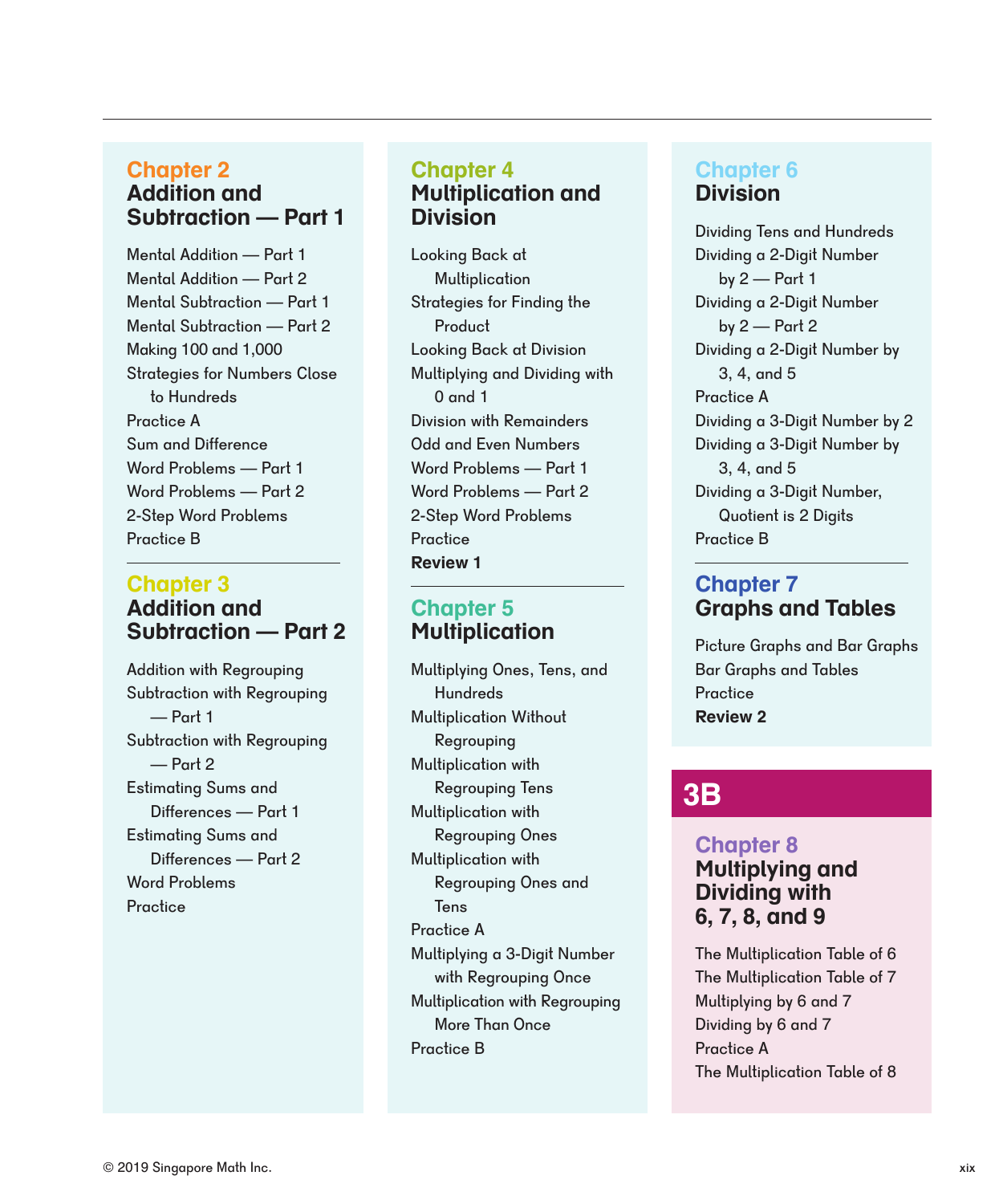The Multiplication Table of 9 Multiplying by 8 and 9 Dividing by 8 and 9 Practice B

#### **Chapter 9 Fractions — Part 1**

Fractions of a Whole Fractions on a Number Line Comparing Fractions with Like Denominators Comparing Fractions with Like Numerators Practice

#### **Chapter 10 Fractions — Part 2**

Equivalent Fractions Finding Equivalent Fractions Simplifying Fractions Comparing Fractions — Part 1 Comparing Fractions — Part 2 Practice A Adding and Subtracting Fractions — Part 1 Adding and Subtracting Fractions — Part 2 Practice B

#### **Chapter 11 Measurement**

Meters and Centimeters Subtracting from Meters Liters and Milliliters Kilograms and Grams **Kilometers** Subtracting from Kilometers

Word Problems **Practice Review 3**

### **Chapter 12 Geometry**

Circles Angles Right Angles **Triangles** Properties of Triangles Properties of Quadrilaterals **Practice** Using a Compass **4A**

### **Chapter 13 Area and Perimeter**

Area Units of Area Area of Rectangles Area and Perimeter Area of Composite Figures Practice A Perimeter Perimeter of Rectangles Practice B

#### **Chapter 14 Time**

Units of Time Calculating Time — Part 1 Calculating Time — Part 2 Practice B Practice A Calculating Time — Part 4 Calculating Time — Part 3

### **Chapter 15 Money**

Dollars and Cents Making \$10 Adding Money Subtracting Money Word Problems **Practice Review 5 Review 4**

#### **Chapter 1 Numbers to One Million**

Numbers to 100,000 Numbers to 1,000,000 Number Patterns Comparing and Ordering Numbers Rounding 5-Digit Numbers Rounding 6-Digit Numbers Calculations and Place Value **Practice** 

#### **Chapter 2 Addition and Subtraction**

Addition **Subtraction** Word Problems Other Ways to Add and Subtract — Part 1 Other Ways to Add and Subtract — Part 2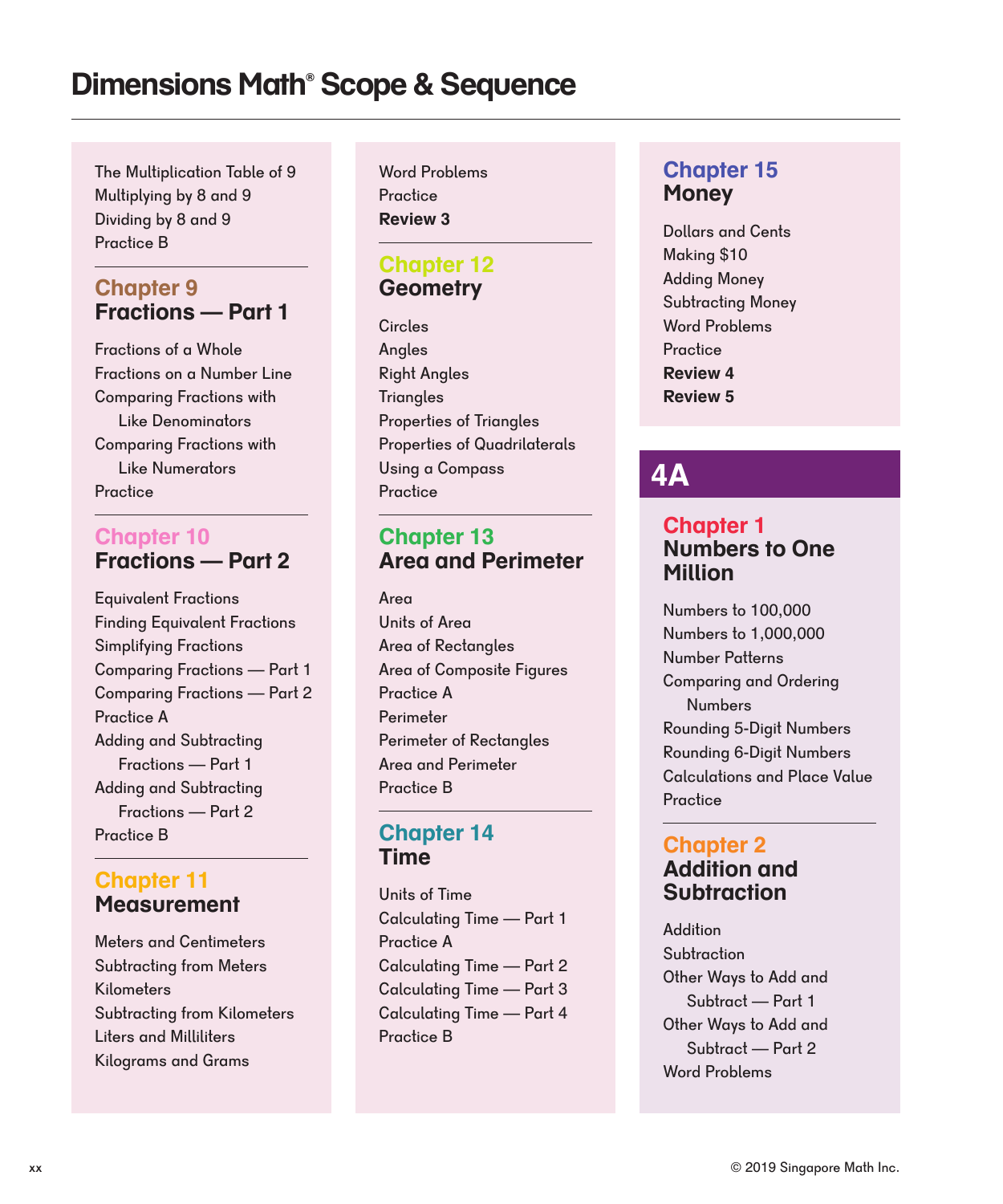#### **Practice**

#### **Chapter 3 Multiples and Factors**

**Multiples** Common Multiples Common Factors **Practice** Factors Prime Numbers and Composite Numbers

#### **Chapter 4 Multiplication**

Mental Math for Multiplication Practice A Practice B Multiplying by a Multiple of 10 Multiplying by a 1-Digit Number — Part 1 Multiplying by a 1-Digit Number — Part 2 Multiplying by a 2-Digit Number — Part 1 Multiplying by a 2-Digit Number — Part 2

#### **Chapter 5 Division**

| <b>Review 1</b>                  |
|----------------------------------|
| <b>Practice B</b>                |
| <b>Challenging Word Problems</b> |
| <b>Word Problems</b>             |
| Practice A                       |
| <b>Dividing 4-Digit Numbers</b>  |
| <b>Estimation and Division</b>   |
| <b>Mental Math for Division</b>  |

### **Chapter 6**

**Fractions**

Equivalent Fractions Comparing and Ordering Fractions Improper Fractions and Mixed Numbers Expressing an Improper Fraction as a Mixed **Number** Expressing a Mixed Number as an Improper Fraction Practice A Fractions and Division Practice B

#### **Chapter 7 Adding and Subtracting Fractions**

Adding Mixed Numbers Adding and Subtracting Fractions — Part 1 Adding and Subtracting Fractions — Part 2 Adding a Mixed Number and a Fraction Subtracting a Fraction from a Mixed Number Subtracting Mixed Numbers **Practice** 

#### **Chapter 8**

#### **Multiplying a Fraction and a Whole Number**

Multiplying a Unit Fraction by a Whole Number

Fraction of a Set Word Problems — Part 1 Word Problems — Part 2 **Practice** Multiplying a Fraction by a Whole Number — Part 1 Multiplying a Fraction by a Whole Number — Part 2 Multiplying a Whole Number by a Fraction — Part 1 Multiplying a Whole Number by a Fraction — Part 2

#### **Chapter 9 Line Graphs and Line Plots**

Line Graphs Drawing Line Graphs Line Plots **Practice Review 2**

# **4B**

#### **Chapter 10 Measurement**

Metric Units of Measurement Customary Units of Weight Customary Units of Length Customary Units of Capacity Units of Time Practice A Practice B Fractions and Measurement  $\rightharpoonup$  Part 1 Fractions and Measurement — Part 2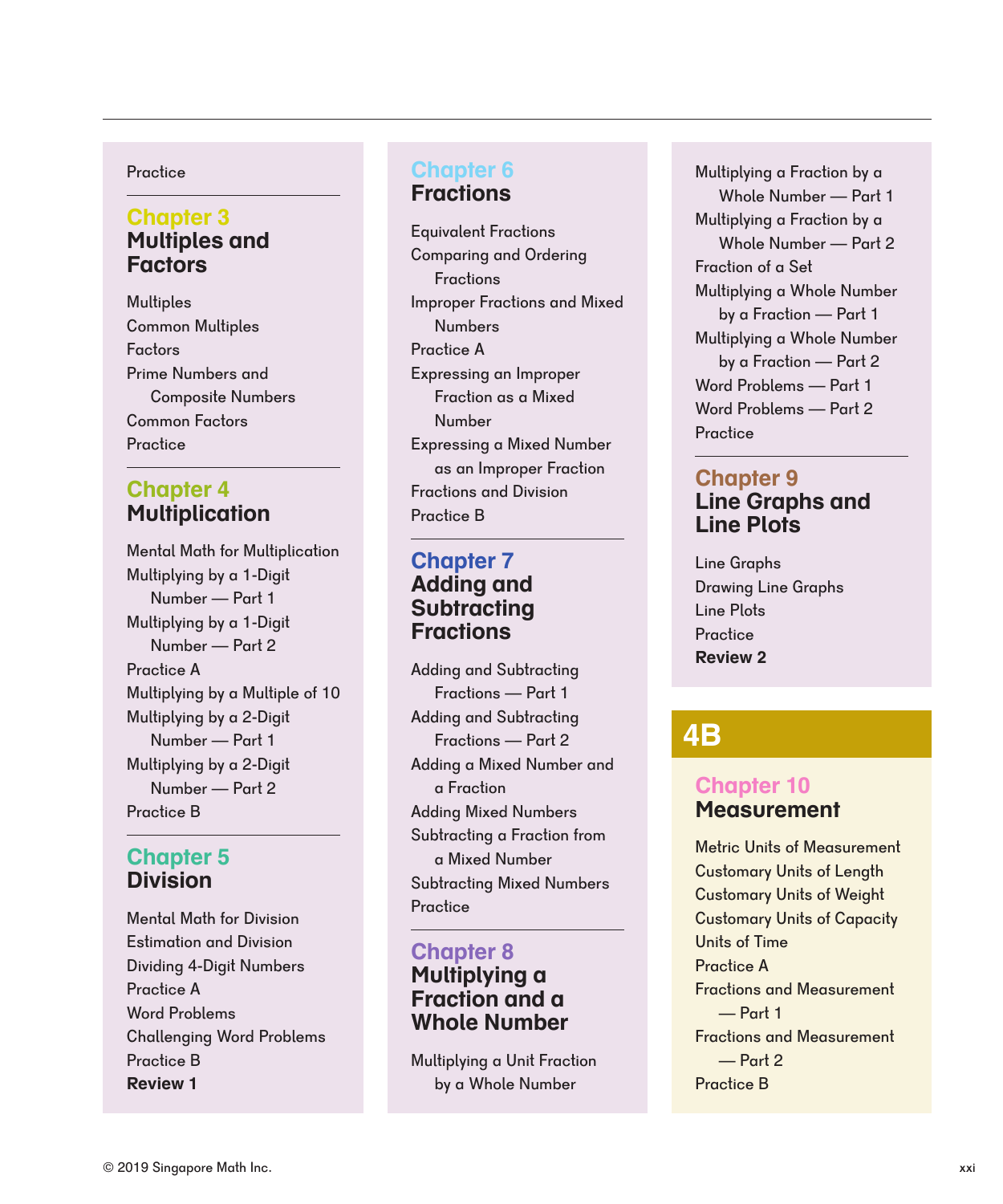#### **Chapter 11 Area and Perimeter**

Area of Rectangles — Part 1 Area of Rectangles — Part 2 Area of Composite Figures Perimeter — Part 1 Perimeter — Part 2 **Practice** 

#### **Chapter 12 Decimals**

Tenths — Part 1 Tenths — Part 2 Practice A Rounding Decimals Practice B Comparing and Ordering **Decimals** Hundredths — Part 1 Hundredths — Part 2 Expressing Decimals as Fractions in Simplest Form Expressing Fractions as Decimals

#### **Chapter 13 Addition and Subtraction of Decimals**

Practice A Adding Hundredths Subtracting from 1 and 0.1 Money, Decimals, and Fractions Subtracting Hundredths Subtracting Tenths with Regrouping Adding and Subtracting Tenths Adding Tenths with Regrouping

Practice B **Review 3**

### **Chapter 14 Multiplication and Division of Decimals**

Multiplying Tenths and **Hundredths** Multiplying Decimals by a Whole Number — Part 1 Multiplying Decimals by a Whole Number — Part 2 Dividing Decimals by a Whole Number — Part 1 Dividing Decimals by a Whole Number — Part 2 Dividing Decimals by a Whole Number — Part 3 Practice A Practice B Dividing Tenths and Hundredths

#### **Chapter 15 Angles**

The Size of Angles Measuring Angles Drawing Angles Adding and Subtracting Angles **Practice** Reflex Angles

### **Chapter 16 Lines and Shapes**

**Quadrilaterals** Perpendicular Lines Parallel Lines Drawing Perpendicular and Parallel Lines

Lines of Symmetry Symmetrical Figures and **Patterns Practice** 

### **Chapter 17 Properties of Cuboids**

**Cuboids** Nets of Cuboids Faces and Edges of Cuboids **Practice Review 4 Review 5**

# **5A**

#### **Chapter 1 Whole Numbers**

Numbers to One Billion Multiplying by 10, 100, and 1,000 Dividing by 10, 100, and 1,000 Multiplying by Tens, Hundreds, and Thousands **Practice** Dividing by Tens, Hundreds, and Thousands

#### **Chapter 2 Writing and Evaluating Expressions**

Expressions with Parentheses Order of Operations — Part 1 Order of Operations — Part 2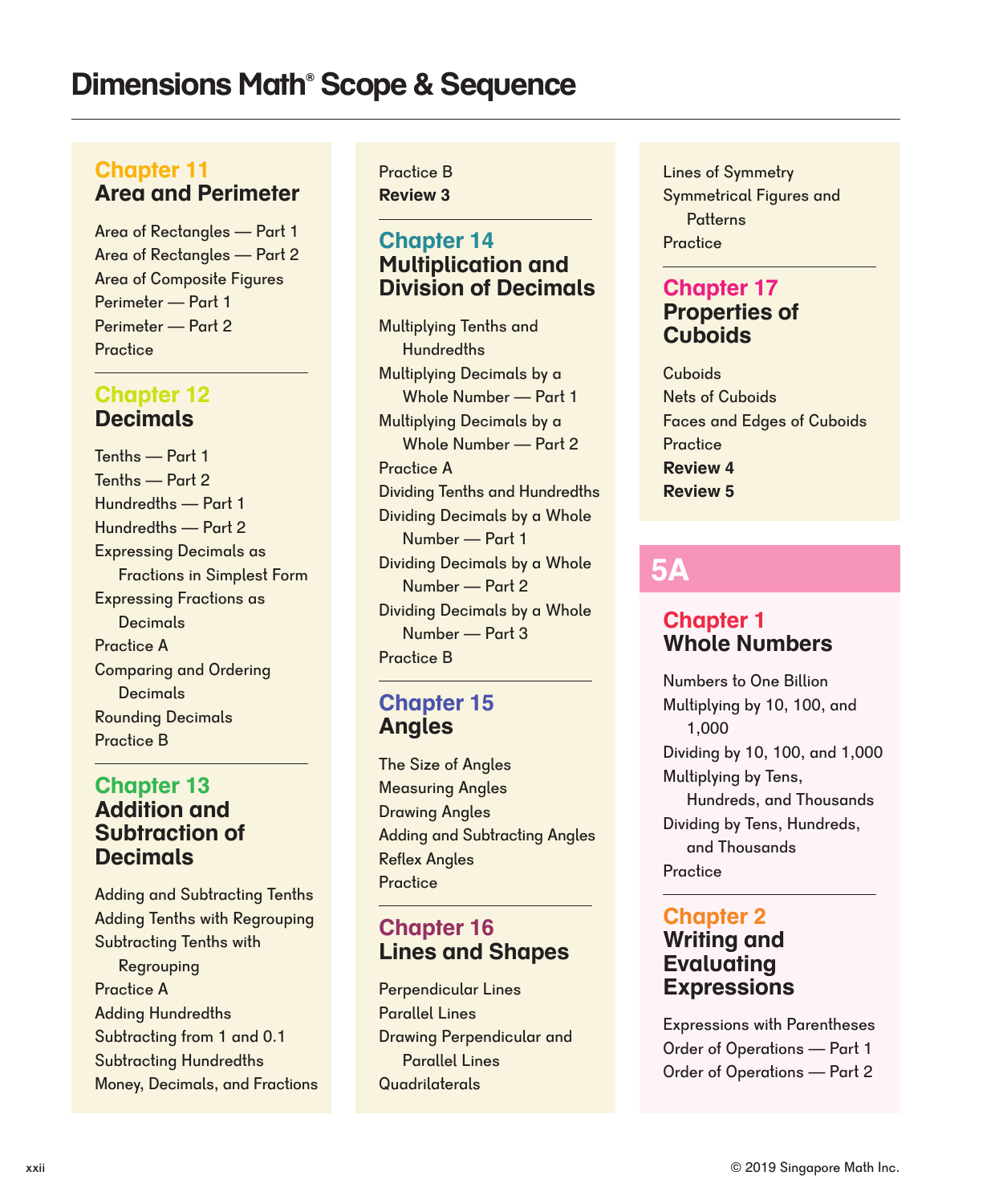Other Ways to Write and Evaluate Expressions Word Problems — Part 1 Word Problems — Part 2 **Practice** 

#### **Multiplication and Division Chapter 3**

Multiplying by a 2-digit Number — Part 1 Multiplying by a 2-digit Number — Part 2 Practice A Practice B Divide a 4-digit Number by a 2-digit Number Dividing by a Multiple of Ten Divide a 2-digit Number by a 2-digit Number Divide a 3-digit Number by a 2-digit Number — Part 1 Divide a 3-digit Number by a 2-digit Number — Part 2

#### **Chapter 4 Addition and Subtraction of Fractions**

Fractions and Division Adding Unlike Fractions Subtracting Unlike Fractions Practice A Adding Mixed Numbers — Part 1 Adding Mixed Numbers — Part 2 Subtracting Mixed Numbers — Part 1

Practice B<br>Fractions and Measurement Subtracting Mixed Numbers — Part 2 **Review 1**

### **Chapter 5 Multiplication of Fractions**

Word Problems — Part 1 Word Problems — Part 2 Fractions and Reciprocals Multiplying a Fraction by a Unit Fraction Multiplying a Fraction by a Fraction — Part 1 Multiplying a Fraction by a Fraction — Part 2 Practice A Practice B Multiplying Mixed Numbers Multiplying a Fraction by a Whole Number Multiplying a Whole Number by a Fraction

### **Chapter 6 Division of Fractions**

Word Problems Practice A Practice B Dividing a Whole Number by a Fraction Dividing a Unit Fraction by a Whole Number Dividing a Whole Number by a Unit Fraction Dividing a Fraction by a Whole Number

### **Chapter 7 Measurement**

Conversions Fractions and Area Practice A Area of a Triangle — Part 1 Area of a Triangle — Part 2 Area of Complex Figures Practice B

### **Chapter 8 Volume of Solid Figures**

Cubic Units Volume of Cuboids Finding the Length of an Edge Practice A Practice B Volume of Complex Shapes Volume and Capacity — Part 1 Volume and Capacity — Part 2 **Review 2**

# **5B**

### **Chapter 9 Decimals**

**Thousandths** Place Value to Thousandths Comparing Decimals Rounding Decimals Practice A Multiply Decimals by 10, 100, and 1,000 Divide Decimals by 10, 100, and 1,000